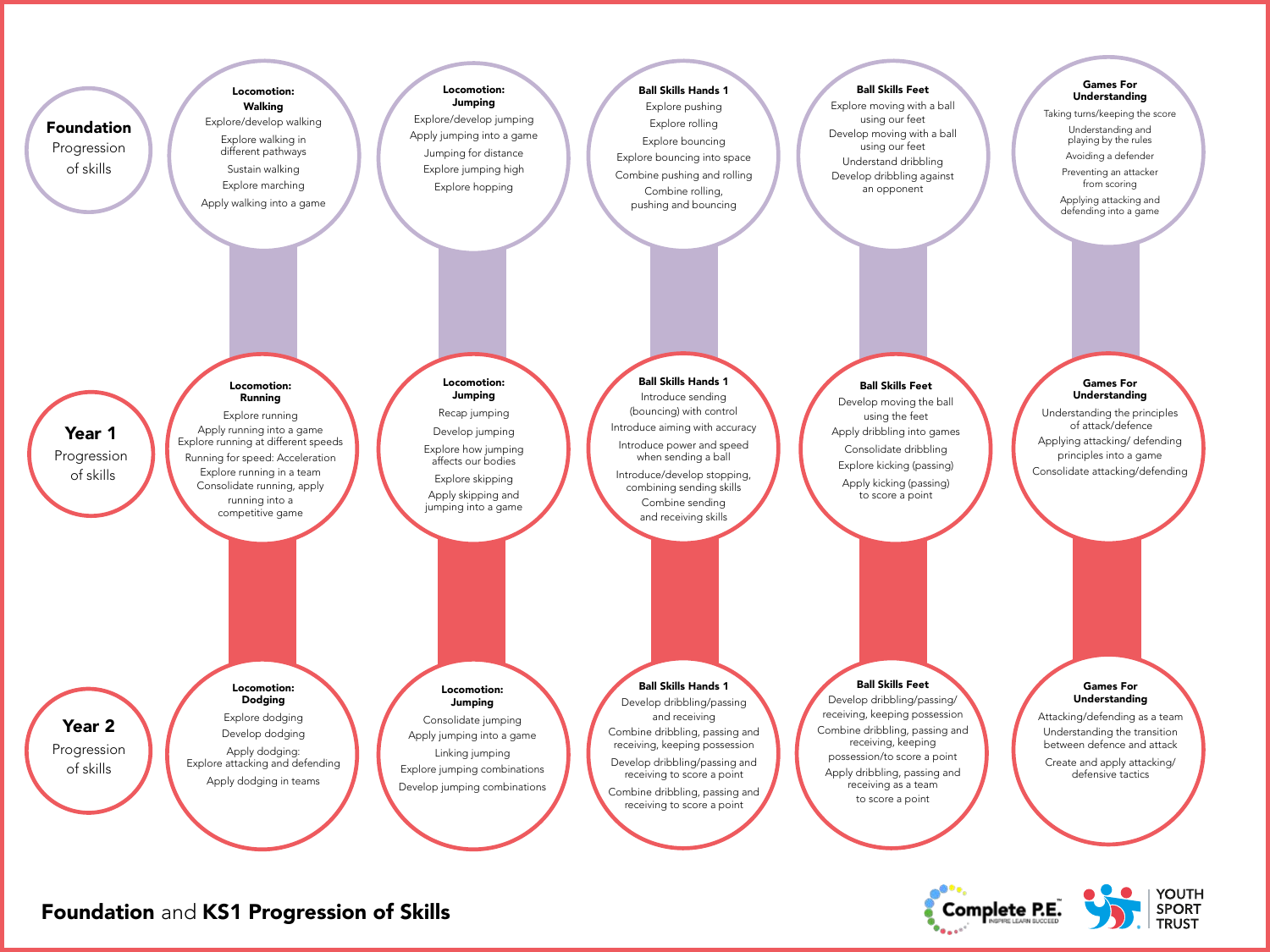

## Foundation and KS1 Progression of Skills